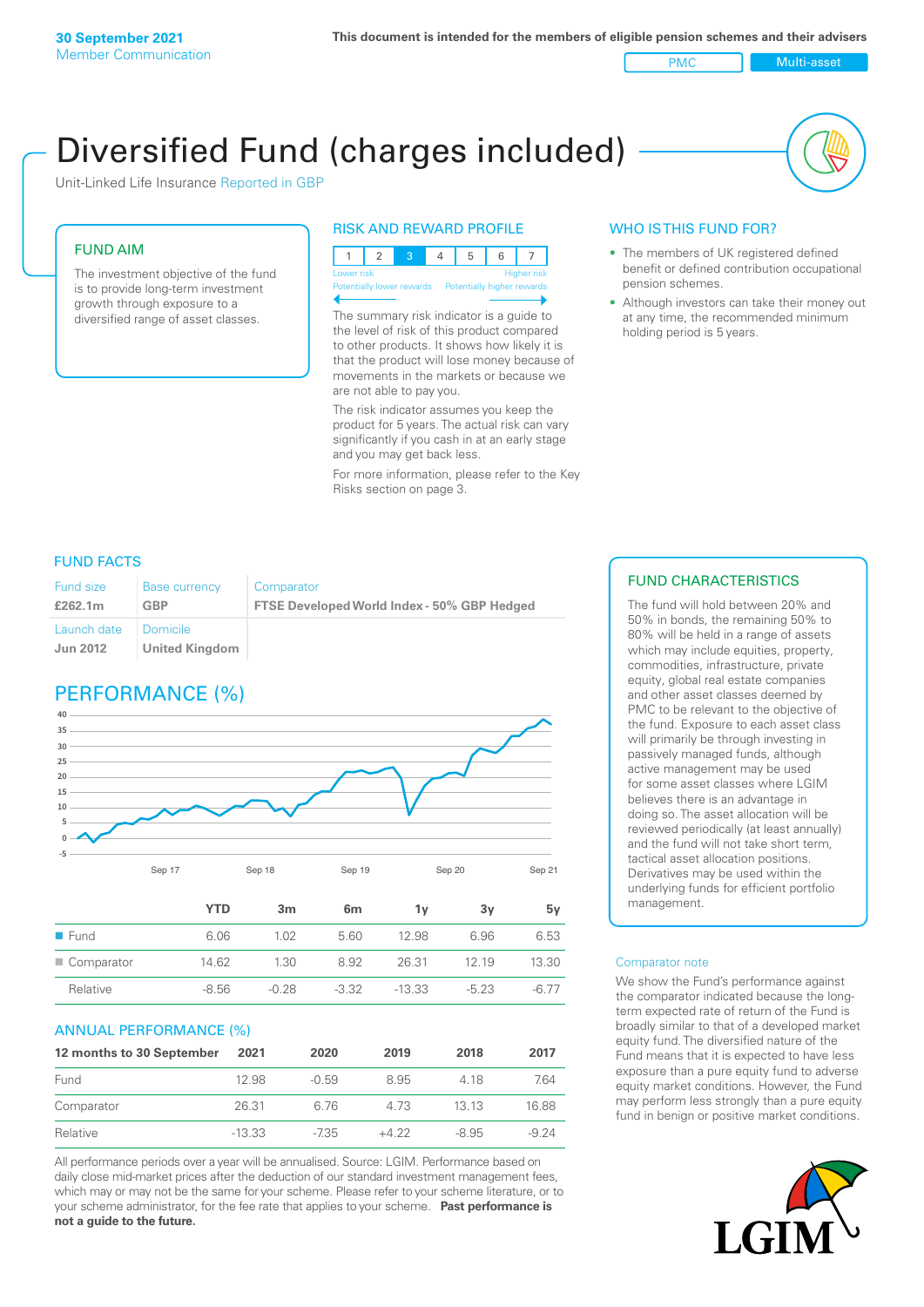# Diversified Fund (charges included)

Unit-Linked Life Insurance Reported in GBP

### PORTFOLIO BREAKDOWN

All data source LGIM unless otherwise stated. Totals may not sum due to rounding.



### FUND MANAGERS

The Fund is managed by LGIM's Asset Allocation team. The team has a wealth of experience in fund management, investment strategy and economics. They are responsible for a wide range of multi-asset funds and investment strategies across LGIM's client base. The Fund allows a broad range of pension fund investors to access this expertise.

The day-to-day implementation of the allocation of the fund is managed by the Allocation Strategy Management team.

\*Exposure through shares in listed infrastructure/global Real Estate Investment Trusts (REITs)/Private Equity management companies/ Timberland companies

\*\* Exposure through investing in funds that aim to provide a similar return to selected commodity indices. The underlying funds invest in derivatives to provide the return of the specified indices.

\*\*\* Invests in short-term assets which are issued by governments, high quality banks and companies Asset allocations are subject to change.